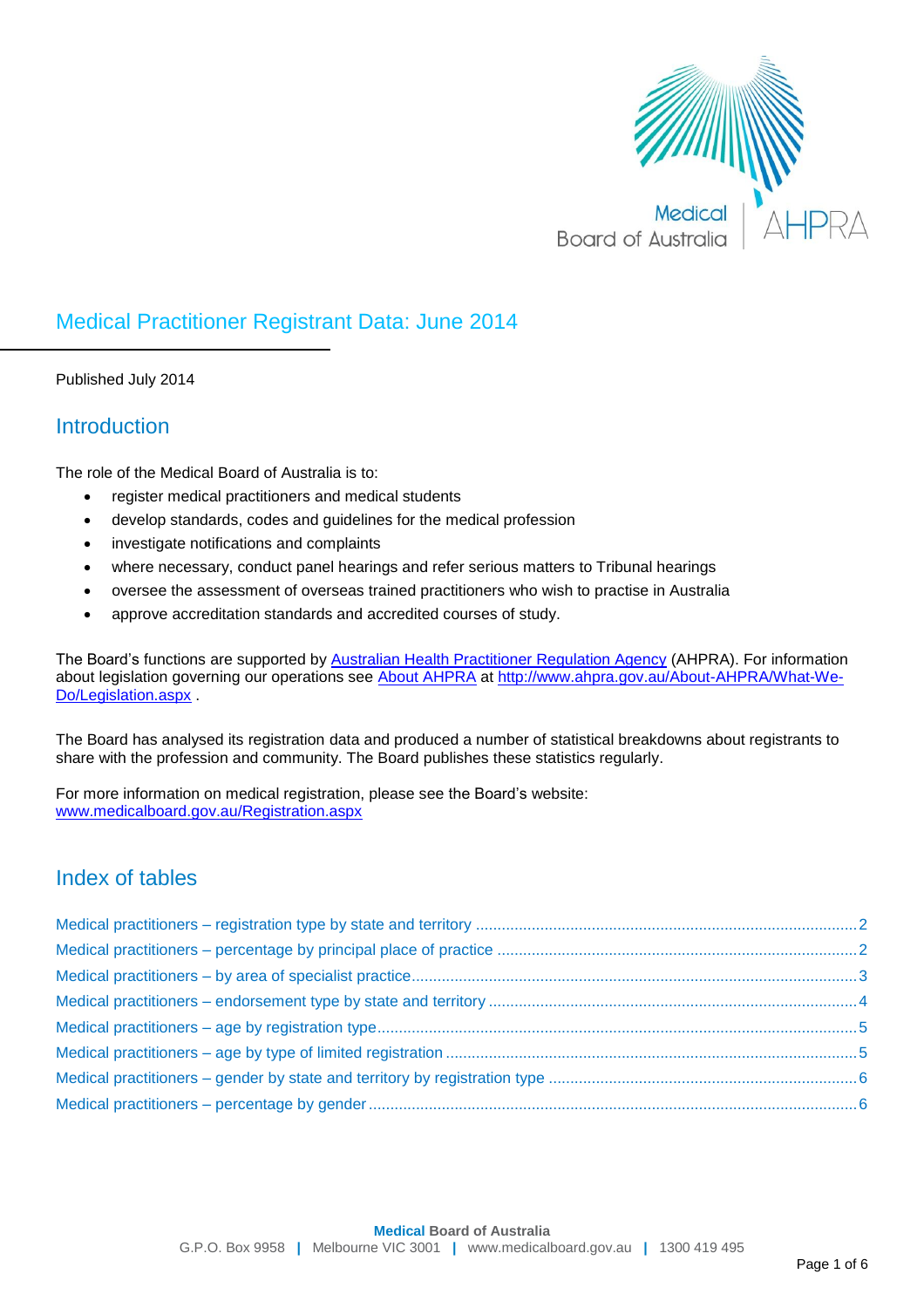<span id="page-1-0"></span>

| Medical practitioners - registration type by state and territory |                          |              |                |                |                          |                          |                          |           |                          |              |  |  |
|------------------------------------------------------------------|--------------------------|--------------|----------------|----------------|--------------------------|--------------------------|--------------------------|-----------|--------------------------|--------------|--|--|
| <b>Medical Practitioner</b>                                      | <b>ACT</b>               | <b>NSW</b>   | <b>NT</b>      | QLD            | <b>SA</b>                | <b>TAS</b>               | <b>VIC</b>               | <b>WA</b> | <b>No PPP</b>            | <b>Total</b> |  |  |
| General                                                          | 679                      | 10,499       | 451            | 6,468          | 2,295                    | 626                      | 7,638                    | 3,058     | 675                      | 32,389       |  |  |
| General (Teaching & Assessing)                                   | $\overline{\phantom{a}}$ | 10           |                | $\overline{7}$ | 5                        | $\overline{\phantom{a}}$ | $\overline{7}$           | 5         | $\overline{\phantom{a}}$ | 34           |  |  |
| <b>General &amp; Specialist*</b>                                 | 890                      | 15,928       | 370            | 8,744          | 3,907                    | 1,074                    | 12,478                   | 4,182     | 547                      | 48,120       |  |  |
| Specialist*                                                      | 146                      | 1,752        | 106            | 1,962          | 522                      | 211                      | 1,556                    | 1,162     | 350                      | 7,767        |  |  |
| <b>Provisional</b>                                               | 96                       | 1,113        | 63             | 861            | 310                      | 87                       | 937                      | 371       | 8                        | 3,846        |  |  |
| Limited                                                          | 111                      | 1,279        | 91             | 636            | 394                      | 107                      | 1,032                    | 688       | 9                        | 4,347        |  |  |
| Postgraduate Training or Supervised Practice                     | 85                       | 1.140        | 9              | 352            | 296                      | 47                       | 644                      | 161       | 8                        | 2,742        |  |  |
| Area of Need                                                     | 25                       | 127          | 80             | 276            | 94                       | 60                       | 384                      | 519       | $\mathbf{1}$             | 1,566        |  |  |
| Public Interest                                                  | $\mathbf{1}$             | $\mathbf{1}$ | $\overline{2}$ | $\overline{4}$ | 1                        | $\overline{\phantom{a}}$ | $\mathbf{1}$             | $\sim$    | $\overline{\phantom{a}}$ | 10           |  |  |
| Teaching or Research                                             | $\overline{\phantom{a}}$ | 11           |                | $\overline{4}$ | 3                        | $\overline{\phantom{a}}$ | 3                        | 8         | $\sim$                   | 29           |  |  |
| Limited (Public Interest - Occasional Practice)                  | $\overline{\phantom{a}}$ | 19           |                | 126            | $\overline{\phantom{a}}$ | $\mathbf{1}$             | $\overline{\phantom{a}}$ | 247       | 6                        | 399          |  |  |
| <b>Non-Practising</b>                                            | 38                       | 669          | 3              | 228            | 121                      | 49                       | 489                      | 176       | 704                      | 2,477        |  |  |
| <b>Total Practitioners</b>                                       | 1,960                    | 31,269       | 1,084          | 19,032         | 7,554                    | 2,155                    | 24,137                   | 9,889     | 2,299                    | 99,379       |  |  |

\* Total practitioners with specialist registration 55,887

*Table 1: Medical practitioners – registration type by state and territory*

<span id="page-1-1"></span>

*Chart 1: Medical practitioners – percentage by principal place of practice*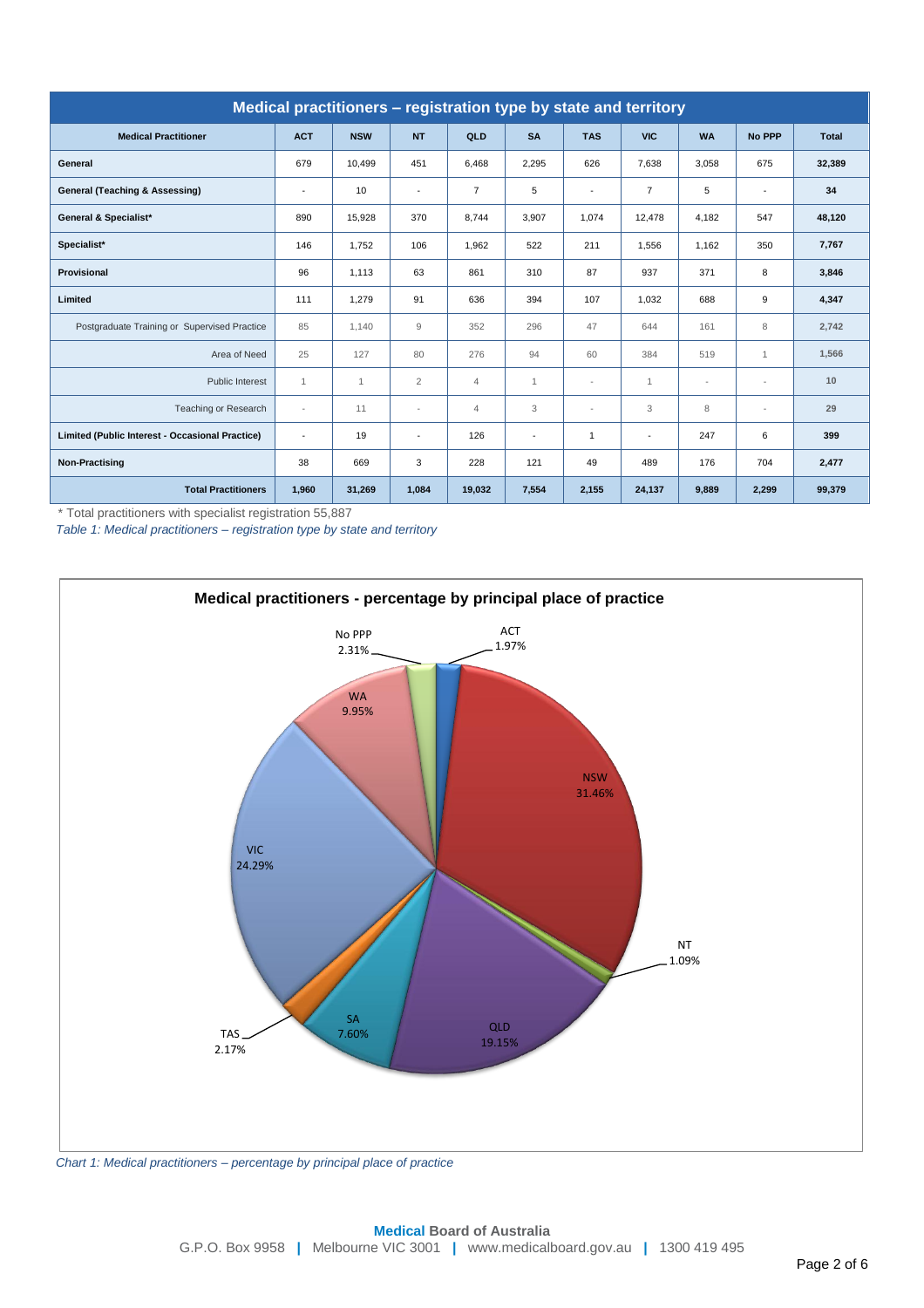<span id="page-2-0"></span>

| Medical practitioners - by area of specialist practice |                          |                          |                                 |                          |                          |                          |                          |                          |                                 |                |  |  |
|--------------------------------------------------------|--------------------------|--------------------------|---------------------------------|--------------------------|--------------------------|--------------------------|--------------------------|--------------------------|---------------------------------|----------------|--|--|
| Specialty and field of specialty practice              | <b>ACT</b>               | <b>NSW</b>               | <b>NT</b>                       | QLD                      | <b>SA</b>                | <b>TAS</b>               | <b>VIC</b>               | <b>WA</b>                | No PPP                          | <b>Total</b>   |  |  |
| <b>Addiction medicine</b>                              | $\overline{2}$           | 64                       | 3                               | 26                       | 15                       | 9                        | 30                       | 13                       | $\overline{4}$                  | 166            |  |  |
| Anaesthesia                                            | 74                       | 1,345                    | 40                              | 899                      | 357                      | 111                      | 1,081                    | 479                      | 109                             | 4,495          |  |  |
| Dermatology                                            | 5                        | 182                      | $\mathbf{1}$                    | 80                       | 39                       | 6                        | 128                      | 41                       | $\overline{7}$                  | 489            |  |  |
| <b>Emergency medicine</b>                              | 31                       | 383                      | 31                              | 349                      | 101                      | 41                       | 394                      | 187                      | 50                              | 1,567          |  |  |
| <b>General practice</b>                                | 411                      | 7,442                    | 226                             | 4,820                    | 1,899                    | 617                      | 5,652                    | 2,370                    | 187                             | 23,624         |  |  |
| Intensive care medicine                                | 22                       | 237                      | 10                              | 169                      | 67                       | 16                       | 183                      | 68                       | 24                              | 796            |  |  |
| Paediatric intensive care medicine                     | $\overline{\phantom{a}}$ | $\overline{\phantom{a}}$ | $\overline{\phantom{a}}$        | $\overline{\phantom{a}}$ | $\overline{\phantom{a}}$ | $\overline{\phantom{a}}$ | $\overline{2}$           | ÷,                       | $\overline{\phantom{a}}$        | $\overline{2}$ |  |  |
| No sub-speciality declared                             | 22                       | 237                      | 10                              | 169                      | 67                       | 16                       | 181                      | 68                       | 24                              | 794            |  |  |
| <b>Medical administration</b>                          | 15                       | 102                      | $\overline{7}$                  | 83                       | 16                       | $\overline{4}$           | 65                       | 32                       | $\overline{7}$                  | 331            |  |  |
| <b>Obstetrics and gynaecology</b>                      | 30                       | 545                      | 14                              | 353                      | 134                      | 38                       | 497                      | 158                      | 45                              | 1,814          |  |  |
| Gynaecological oncology                                | $\overline{a}$           | 16                       | $\overline{a}$                  | 9                        | 4                        | $\mathbf{1}$             | 11                       | $\overline{2}$           | $\overline{a}$                  | 43             |  |  |
| Maternal-fetal medicine                                | $\overline{\phantom{a}}$ | 13                       | $\mathbf{1}$                    | $\overline{7}$           | 3                        | $\overline{\phantom{a}}$ | 9                        | 5                        | $\mathbf{1}$                    | 39             |  |  |
| Obstetrics and gynaecological ultrasound               | $\blacksquare$           | 13                       | ÷,                              | 5                        | 4                        | $\blacksquare$           | 53                       | 3                        | $\overline{2}$                  | 80             |  |  |
| Reproductive endocrinology and infertility             | $\overline{\phantom{a}}$ | 27                       | ٠                               | 4                        | 6                        | $\mathbf{1}$             | 13                       | $\overline{2}$           | $\centering \label{eq:reduced}$ | 53             |  |  |
| Urogynaecology                                         | $\mathbf{1}$             | 10                       | ÷,                              | 6                        | 1                        |                          | 8                        | $\sqrt{4}$               |                                 | 30             |  |  |
| No sub-speciality declared                             | 29                       | 466                      | 13                              | 322                      | 116                      | 36                       | 403                      | 142                      | 42                              | 1,569          |  |  |
| Occupational and environmental medicine                | 16                       | 92                       | $\mathbf{1}$                    | 43                       | 29                       | 6                        | 65                       | 41                       | $\overline{7}$                  | 300            |  |  |
| Ophthalmology                                          | 12                       | 354                      | 5                               | 160                      | 71                       | 20                       | 225                      | 75                       | 13                              | 935            |  |  |
| Paediatrics and child health                           | 36                       | 772                      | 22                              | 404                      | 166                      | 40                       | 572                      | 245                      | 58                              | 2,315          |  |  |
| Clinical genetics                                      | ÷,                       | 15                       |                                 | $\mathbf{1}$             |                          |                          | 5                        | $\mathbf{1}$             | ÷,                              | 22             |  |  |
| Community child health                                 | $\overline{\phantom{a}}$ | 16                       | $\overline{\phantom{a}}$        | 9                        | 2                        | $\blacksquare$           | $\overline{7}$           | ÷,                       | $\mathbf{1}$                    | 35             |  |  |
| General paediatrics                                    | 28                       | 583                      | 17                              | 315                      | 128                      | 31                       | 437                      | 173                      | 32                              | 1,744          |  |  |
| Neonatal and perinatal medicine                        | 6                        | 42                       |                                 | 22                       | 8                        | 3                        | 36                       | 24                       | $\overline{4}$                  | 145            |  |  |
| Paediatric cardiology                                  | $\overline{\phantom{a}}$ | 5                        | $\mathbf{1}$                    | 5                        | ÷,                       | $\blacksquare$           | 5                        | $\overline{4}$           | $\overline{c}$                  | 22             |  |  |
| Paediatric clinical pharmacology                       | $\sim$                   | $\mathbf{1}$             | ÷                               | ٠                        | $\blacksquare$           | $\overline{\phantom{a}}$ | $\overline{a}$           | $\overline{a}$           | ÷                               | $\mathbf{1}$   |  |  |
| Paediatric emergency medicine                          | $\overline{\phantom{a}}$ | 8                        |                                 | 9                        | 4                        | $\overline{\phantom{a}}$ | 8                        | $\overline{7}$           | $\mathbf{1}$                    | 37             |  |  |
| Paediatric endocrinology                               | $\mathbf{1}$             | 10                       |                                 | 4                        | $\mathbf{1}$             |                          | $\overline{2}$           | $\overline{2}$           | ÷,                              | 20             |  |  |
| Paediatric gastroenterology and hepatology             | $\overline{\phantom{a}}$ | $\overline{4}$           | ÷                               | $\overline{\mathbf{c}}$  | $\mathbf{1}$             | $\overline{a}$           | 6                        | 3                        | 3                               | 19             |  |  |
| Paediatric haematology                                 | $\blacksquare$           | 3                        | ÷                               | $\mathbf{1}$             | $\overline{\phantom{a}}$ | $\blacksquare$           | $\overline{2}$           | $\mathbf{1}$             | $\centering \label{eq:reduced}$ | $\overline{7}$ |  |  |
| Paediatric immunology and allergy                      | ÷,                       | 3                        |                                 | $\overline{2}$           | 3                        |                          | 3                        |                          |                                 | 11             |  |  |
| Paediatric infectious diseases                         | $\blacksquare$           | 4                        | $\mathbf{1}$                    | 3                        | $\mathbf{1}$             | $\overline{\phantom{a}}$ | 6                        | $\overline{\phantom{a}}$ | $\overline{\phantom{a}}$        | 15             |  |  |
| Paediatric intensive care medicine                     | $\blacksquare$           | $\overline{4}$           | $\overline{a}$                  | $\mathbf{1}$             | $\blacksquare$           | $\blacksquare$           | $\overline{a}$           | $\blacksquare$           | $\blacksquare$                  | 5              |  |  |
| Paediatric medical oncology                            | $\overline{a}$           | $\overline{7}$           |                                 | 3                        | $\mathbf{1}$             |                          | 4                        | $\overline{2}$           | $\mathbf{1}$                    | 18             |  |  |
| Paediatric nephrology                                  | $\overline{\phantom{a}}$ | 5                        | $\overline{\phantom{a}}$        | $\overline{\phantom{a}}$ | $\overline{\phantom{a}}$ | $\overline{\phantom{a}}$ | $\overline{\phantom{a}}$ | ÷                        | $\overline{\phantom{a}}$        | 5              |  |  |
| Paediatric neurology                                   | $\overline{\phantom{a}}$ | 15                       | ÷,                              | 3                        | $\mathbf{1}$             | $\mathbf{1}$             | 5                        | $\mathbf{1}$             | $\overline{2}$                  | 28             |  |  |
| Paediatric rehabilitation medicine                     | $\blacksquare$           | $\overline{4}$           | $\centering \label{eq:reduced}$ | $\overline{\phantom{a}}$ | $\mathbf{1}$             | $\overline{\phantom{a}}$ | $\blacksquare$           | ÷,                       | $\overline{\phantom{a}}$        | 5              |  |  |
| Paediatric respiratory and sleep medicine              | ÷,                       | 9                        | ÷                               | 6                        | $\mathbf{1}$             |                          | 3                        | $\overline{\mathbf{4}}$  | ÷                               | 23             |  |  |
| Paediatric rheumatology                                | $\overline{\phantom{a}}$ | 3                        | $\overline{\phantom{a}}$        | $\overline{c}$           | $\mathbf{1}$             | $\overline{\phantom{a}}$ | 3                        | $\overline{c}$           | $\overline{\phantom{a}}$        | 11             |  |  |
| No sub-speciality declared                             | $\mathbf{1}$             | 30                       | 3                               | 15                       | 13                       | 5                        | 40                       | 21                       | 12                              | 140            |  |  |
| Pain medicine                                          | $\overline{c}$           | 82                       |                                 | 53                       | 30                       | 8                        | 42                       | 30                       | $\overline{4}$                  | 251            |  |  |
| <b>Palliative medicine</b>                             | 6                        | 94                       | $\overline{c}$                  | 44                       | 22                       | 12                       | 61                       | 28                       | 6                               | 275            |  |  |
| Pathology                                              | 58                       | 769                      | 9                               | 405                      | 190                      | 51                       | 529                      | 239                      | 26                              | 2,276          |  |  |
| Anatomical pathology (including cytopathology)         | 19                       | 266                      | 3                               | 163                      | 63                       | 17                       | 192                      | 90                       | 8                               | 821            |  |  |
| Chemical pathology                                     | $\overline{2}$           | 23                       | $\overline{a}$                  | 15                       | 8                        | $\overline{2}$           | 20                       | 15                       | 4                               | 89             |  |  |
| Forensic pathology                                     | $\blacksquare$           | 8                        | $\mathbf{1}$                    | 13                       | $\overline{4}$           | $\overline{2}$           | 10                       | 5                        | $\blacksquare$                  | 43             |  |  |
| General pathology                                      | 11                       | 182                      | $\overline{2}$                  | 78                       | 55                       | 13                       | 120                      | 36                       | 5                               | 502            |  |  |
| Haematology                                            | 10                       | 156                      | $\overline{2}$                  | 79                       | 35                       | 12                       | 128                      | 34                       | $\sqrt{4}$                      | 460            |  |  |
| Immunology                                             | 6                        | 46                       | $\overline{a}$                  | 12                       | 10                       | $\mathbf{1}$             | 19                       | 17                       | $\blacksquare$                  | 111            |  |  |
| Microbiology                                           | $\overline{7}$           | 75                       | $\mathbf{1}$                    | 38                       | 15                       | 4                        | 37                       | 33                       | $\mathbf{1}$                    | 211            |  |  |
| No sub-speciality declared                             | 3                        | 13                       | Ĭ.                              | $\overline{7}$           | $\overline{\phantom{a}}$ | $\overline{\phantom{a}}$ | 3                        | 9                        | $\overline{4}$                  | 39             |  |  |
|                                                        |                          |                          |                                 |                          |                          |                          |                          |                          |                                 |                |  |  |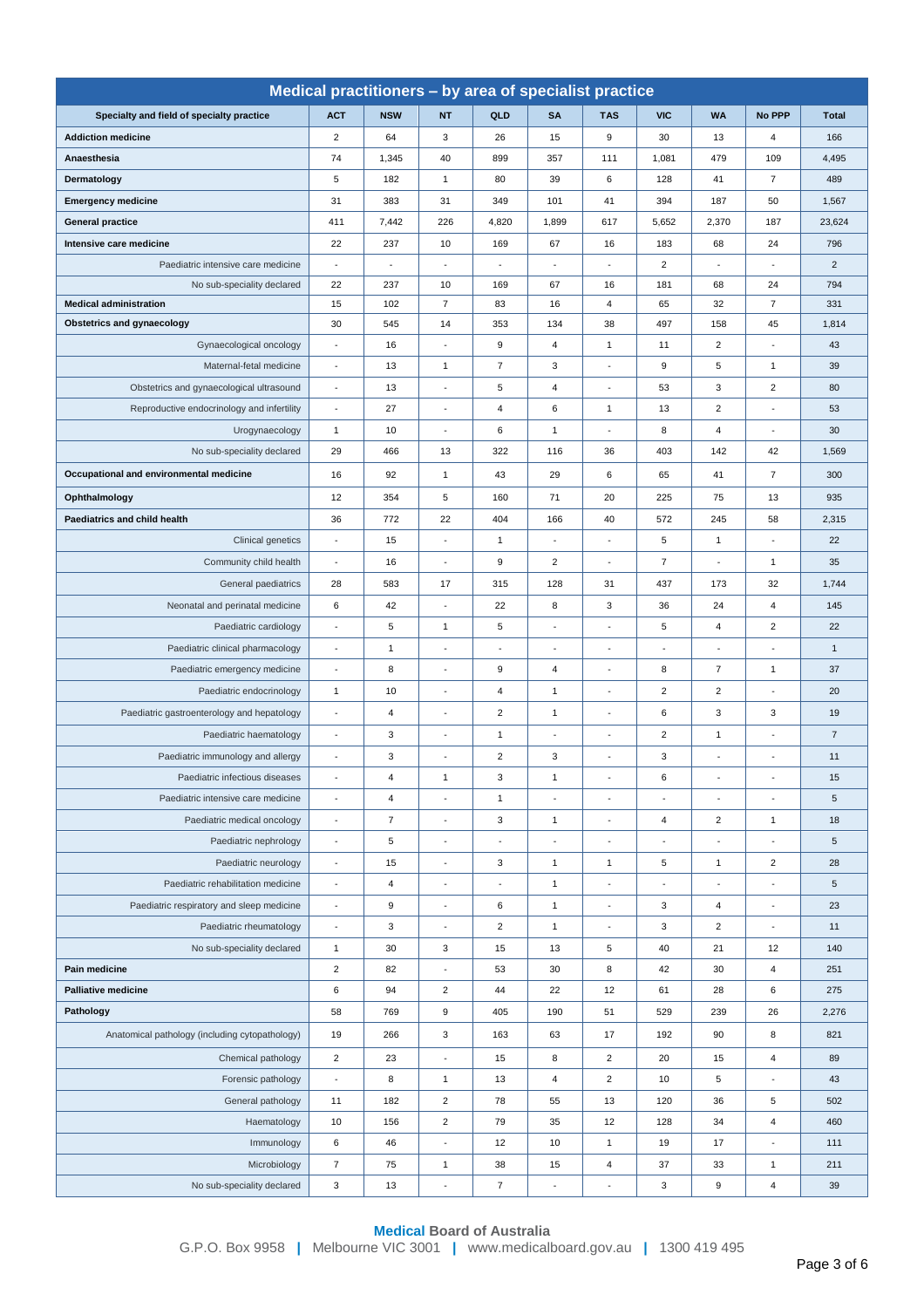| Medical practitioners - by area of specialist practice |                          |              |                           |                |                          |                  |            |                         |                |                |  |
|--------------------------------------------------------|--------------------------|--------------|---------------------------|----------------|--------------------------|------------------|------------|-------------------------|----------------|----------------|--|
| Specialty and field of specialty practice              | <b>ACT</b>               | <b>NSW</b>   | <b>NT</b>                 | QLD            | <b>SA</b>                | <b>TAS</b>       | <b>VIC</b> | <b>WA</b>               | No PPP         | <b>Total</b>   |  |
| Physician                                              | 176                      | 2,806        | 66                        | 1,520          | 818                      | 166              | 2,632      | 742                     | 163            | 9,089          |  |
| Cardiology                                             | 17                       | 381          | 6                         | 236            | 110                      | 20               | 314        | 83                      | 33             | 1,200          |  |
| Clinical genetics                                      | ÷,                       | 33           |                           | $\overline{7}$ | 9                        | ÷                | 16         | 5                       | $\overline{a}$ | 70             |  |
| Clinical pharmacology                                  | $\overline{\phantom{a}}$ | 13           | $\overline{\phantom{a}}$  | 11             | 9                        | $\blacksquare$   | 11         | 5                       | $\overline{2}$ | 51             |  |
| Endocrinology                                          | 11                       | 199          | 6                         | 107            | 33                       | 11               | 170        | 44                      | $\mathbf{1}$   | 582            |  |
| Gastroenterology and hepatology                        | 21                       | 241          | 3                         | 133            | 62                       | 13               | 219        | 61                      | 10             | 763            |  |
| General medicine                                       | 32                       | 398          | 10                        | 332            | 246                      | 36               | 541        | 121                     | 37             | 1,753          |  |
| Geriatric medicine                                     | 9                        | 188          | $\overline{c}$            | 76             | 48                       | 9                | 174        | 62                      | 6              | 574            |  |
| Haematology                                            | 8                        | 161          | $\overline{2}$            | 87             | 37                       | 9                | 140        | 30                      | 11             | 485            |  |
| Immunology and allergy                                 | $\overline{7}$           | 55           | $\mathbf{1}$              | 14             | 12                       | $\mathbf{1}$     | 29         | 22                      | $\overline{2}$ | 143            |  |
| Infectious diseases                                    | 8                        | 88           | 12                        | 51             | 26                       | $\overline{7}$   | 140        | 28                      | 8              | 368            |  |
| Medical oncology                                       | $\boldsymbol{9}$         | 158          | $\overline{c}$            | 92             | 42                       | 9                | 201        | 36                      | 4              | 553            |  |
| Nephrology                                             | 9                        | 155          | 12                        | 77             | 26                       | 10               | 148        | 34                      | 11             | 482            |  |
| Neurology                                              | 11                       | 187          | $\mathbf{1}$              | 69             | 33                       | $\overline{7}$   | 171        | 40                      | $\overline{7}$ | 526            |  |
| Nuclear medicine                                       | $\overline{7}$           | 100          | $\overline{\phantom{a}}$  | 32             | 26                       | 6                | 58         | 19                      | $\mathbf{1}$   | 249            |  |
| Respiratory and sleep medicine                         | 11                       | 191          | 4                         | 121            | 52                       | 12               | 154        | 55                      | 10             | 610            |  |
| Rheumatology                                           | 8                        | 113          | $\mathbf{1}$              | 46             | 36                       | $\overline{7}$   | 98         | 30                      | 8              | 347            |  |
| No sub-speciality declared                             | 8                        | 145          | 4                         | 29             | 11                       | 9                | 48         | 67                      | 12             | 333            |  |
| <b>Psychiatry</b>                                      | 52                       | 1,018        | 15                        | 609            | 283                      | 60               | 952        | 283                     | 57             | 3,329          |  |
| <b>Public health medicine</b>                          | 28                       | 134          | 24                        | 80             | 30                       | 11               | 78         | 43                      | $\overline{7}$ | 435            |  |
| <b>Radiation Oncology</b>                              | 14                       | 116          | $\overline{2}$            | 68             | 22                       | 8                | 103        | 21                      | 4              | 358            |  |
| Radiology                                              | 52                       | 643          | 3                         | 412            | 167                      | 48               | 560        | 236                     | 99             | 2,220          |  |
| Diagnostic radiology                                   | 41                       | 568          | 3                         | 351            | 151                      | 43               | 458        | 204                     | 83             | 1,902          |  |
| Diagnostic ultrasound                                  | L.                       | $\mathbf{1}$ |                           | ÷              |                          | ÷                | 3          |                         | ٠              | $\overline{4}$ |  |
| Nuclear medicine                                       | $\overline{4}$           | 39           | $\sim$                    | 51             | 11                       | 4                | 63         | 9                       | 3              | 184            |  |
| No sub-speciality declared                             | $\overline{7}$           | 35           |                           | 10             | 5                        | $\mathbf{1}$     | 36         | 23                      | 13             | 130            |  |
| <b>Rehabilitation medicine</b>                         | 6                        | 213          | 3                         | 55             | 35                       | 6                | 117        | 16                      | 3              | 454            |  |
| Sexual health medicine                                 | 5                        | 52           | 1                         | 18             | $\overline{7}$           | $\mathbf{1}$     | 25         | 6                       |                | 115            |  |
| Sport and exercise medicine                            | 11                       | 40           | 1                         | 11             | 4                        | $\overline{c}$   | 36         | 10                      | $\blacksquare$ | 115            |  |
| <b>Surgery</b>                                         | 95                       | 1,759        | 35                        | 1,021          | 443                      | 105              | 1,422      | 459                     | 83             | 5,422          |  |
| Cardio-thoracic surgery                                | 6                        | 57           |                           | 42             | 11                       | 3                | 62         | 14                      | 5              | 200            |  |
| General surgery                                        | 24                       | 626          | 17                        | 344            | 157                      | 35               | 525        | 134                     | 33             | 1,895          |  |
| Neurosurgery                                           | $\overline{7}$           | 75           | $\overline{\phantom{a}}$  | 42             | 15                       | $\overline{4}$   | 61         | 21                      | $\mathbf{1}$   | 226            |  |
| Oral and maxillofacial surgery                         | $\sqrt{4}$               | 23           | 3                         | 29             | 9                        | $\mathbf{1}$     | 25         | 10                      | $\mathbf{1}$   | 105            |  |
| Orthopaedic surgery                                    | 27                       | 414          | $\overline{7}$            | 274            | 116                      | 22               | 302        | 129                     | 22             | 1,313          |  |
| Otolaryngology - head and neck surgery                 | 8                        | 160          | $\ensuremath{\mathsf{3}}$ | 88             | 42                       | $\boldsymbol{9}$ | 113        | 43                      | 8              | 474            |  |
| Paediatric surgery                                     | $\sqrt{4}$               | 34           | $\blacksquare$            | 13             | 9                        | $\overline{2}$   | 26         | 8                       | $\overline{2}$ | 98             |  |
| Plastic surgery                                        | 6                        | 126          | $\overline{\mathbf{c}}$   | 67             | 39                       | 13               | 129        | 42                      | 4              | 428            |  |
| Urology                                                | $\,6$                    | 129          | $\mathbf{1}$              | 79             | 29                       | 10               | 105        | 39                      | $\mathbf{1}$   | 399            |  |
| Vascular surgery                                       | $\mathbf 3$              | 70           | $\mathbf{1}$              | 43             | 16                       | $\,6\,$          | 59         | 15                      | $\overline{2}$ | 215            |  |
| No sub-speciality declared                             | $\Box$                   | 45           | $\mathbf{1}$              | $\blacksquare$ | $\overline{\phantom{a}}$ | ÷,               | 15         | $\overline{\mathbf{4}}$ | 4              | 69             |  |
| <b>Total</b>                                           | 1,159                    | 19,244       | 521                       | 11,682         | 4,945                    | 1,386            | 15,449     | 5,822                   | 963            | 61,171         |  |

*Table 2: Medical practitioners – by area of specialist practice*

<span id="page-3-0"></span>

| Medical practitioners – endorsement type by state and territory |            |            |           |     |           |            |            |           |               |              |  |
|-----------------------------------------------------------------|------------|------------|-----------|-----|-----------|------------|------------|-----------|---------------|--------------|--|
| <b>Endorsement</b>                                              | <b>ACT</b> | <b>NSW</b> | <b>NT</b> | QLD | <b>SA</b> | <b>TAS</b> | <b>VIC</b> | <b>WA</b> | <b>No PPP</b> | <b>Total</b> |  |
| Acupuncture                                                     |            | 72<br>ے ا  |           | 51  | 18        |            | 232        | 26        |               | 412          |  |

*Table 3: Medical practitioners – endorsement type by state and territory*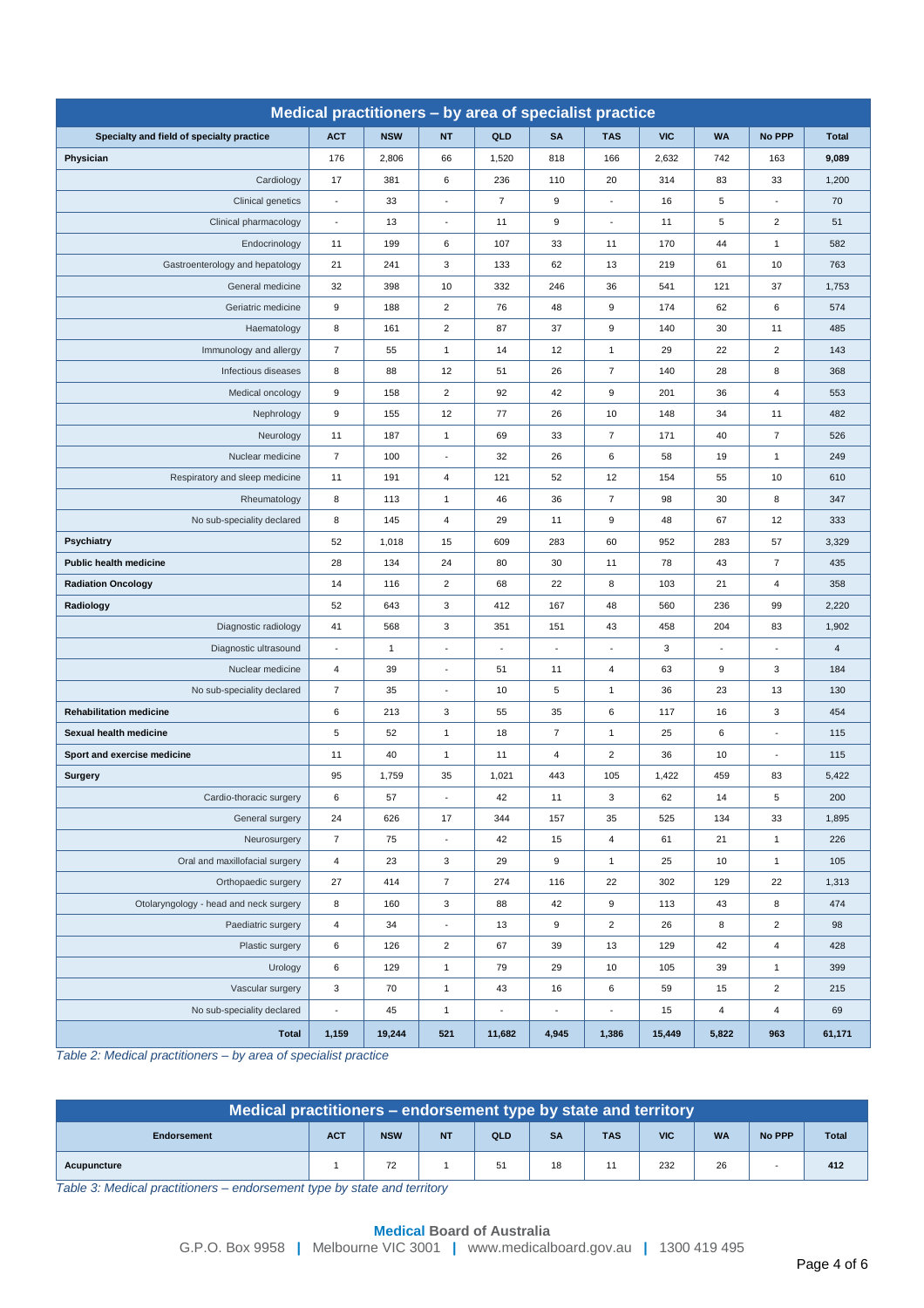<span id="page-4-0"></span>

| <b>Medical practitioners - age by registration type</b> |         |                                      |                                |                          |                          |                |                                                             |                           |              |                   |  |  |
|---------------------------------------------------------|---------|--------------------------------------|--------------------------------|--------------------------|--------------------------|----------------|-------------------------------------------------------------|---------------------------|--------------|-------------------|--|--|
| Age group                                               |         |                                      |                                | <b>Registration type</b> |                          |                |                                                             |                           |              |                   |  |  |
| Age group                                               | General | General<br>(Teaching &<br>Assessing) | General &<br><b>Specialist</b> | <b>Specialist</b>        | <b>Provisional</b>       | Limited        | Limited<br>(Public<br>Interest -<br>Occasional<br>Practice) | Non-<br><b>Practising</b> | <b>Total</b> | % by Age<br>Group |  |  |
| $U-25$                                                  | 138     | $\blacksquare$                       | $\sim$                         | $\overline{\phantom{a}}$ | 717                      | $\overline{2}$ | $\overline{\phantom{a}}$                                    | $\blacksquare$            | 857          | 0.86%             |  |  |
| $25 - 29$                                               | 7,711   | $\blacksquare$                       | 16                             | $\overline{7}$           | 2,111                    | 746            | $\overline{\phantom{a}}$                                    | 33                        | 10,624       | 10.69%            |  |  |
| 30-34                                                   | 10,126  | $\blacksquare$                       | 1,206                          | 247                      | 564                      | 890            | $\overline{a}$                                              | 131                       | 13,164       | 13.25%            |  |  |
| 35-39                                                   | 5,632   | $\overline{2}$                       | 5,299                          | 992                      | 234                      | 1,163          | $\overline{\phantom{a}}$                                    | 219                       | 13,541       | 13.63%            |  |  |
| $40 - 44$                                               | 2,851   | 3                                    | 6.667                          | 1,687                    | 117                      | 788            | 5                                                           | 241                       | 12,359       | 12.44%            |  |  |
| 45-49                                                   | 1,709   | $\overline{2}$                       | 6,556                          | 1,762                    | 64                       | 381            | 3                                                           | 203                       | 10,680       | 10.75%            |  |  |
| 50-54                                                   | 1,348   | $\mathbf{1}$                         | 7.158                          | 1,352                    | 25                       | 189            | $\overline{7}$                                              | 237                       | 10,317       | 10.38%            |  |  |
| 55-59                                                   | 1,016   | 3                                    | 6,914                          | 890                      | 11                       | 104            | 9                                                           | 215                       | 9,162        | 9.22%             |  |  |
| 60-64                                                   | 649     | $\overline{2}$                       | 5,650                          | 473                      | 3                        | 54             | $\overline{7}$                                              | 197                       | 7,035        | 7.08%             |  |  |
| 65-69                                                   | 416     | 6                                    | 4,406                          | 233                      | $\overline{\phantom{a}}$ | 23             | 43                                                          | 220                       | 5,347        | 5.38%             |  |  |
| 70-74                                                   | 325     | $\overline{4}$                       | 2,488                          | 87                       | $\blacksquare$           | 6              | 101                                                         | 251                       | 3,262        | 3.28%             |  |  |
| 75-79                                                   | 222     | 5                                    | 1.101                          | 26                       | $\blacksquare$           | 1              | 95                                                          | 216                       | 1,666        | 1.68%             |  |  |
| $80+$                                                   | 246     | 6                                    | 659                            | 11                       | $\blacksquare$           | $\overline{a}$ | 129                                                         | 314                       | 1,365        | 1.37%             |  |  |
| <b>Total</b>                                            | 32,389  | 34                                   | 48,120                         | 7,767                    | 3,846                    | 4,347          | 399                                                         | 2,477                     | 99,379       | 100.00%           |  |  |

*Table 4: Medical practitioners – age by registration type*

<span id="page-4-1"></span>

| Medical practitioners - age by type of limited registration |                                                               |                          |                              |                             |                          |          |  |  |  |  |  |
|-------------------------------------------------------------|---------------------------------------------------------------|--------------------------|------------------------------|-----------------------------|--------------------------|----------|--|--|--|--|--|
| Age group                                                   |                                                               |                          | Type of limited registration |                             |                          | % by Age |  |  |  |  |  |
| Age group                                                   | <b>Postgraduate Training or</b><br><b>Supervised Practice</b> | <b>Area of Need</b>      | <b>Public Interest</b>       | <b>Teaching or Research</b> | <b>Total</b>             | Group    |  |  |  |  |  |
| $U-25$                                                      | $\overline{1}$                                                | 1                        |                              | $\overline{\phantom{a}}$    | $\overline{2}$           | 0.04%    |  |  |  |  |  |
| 25-29                                                       | 539                                                           | 206                      |                              | 1                           | 746                      | 17.40%   |  |  |  |  |  |
| 30-34                                                       | 594                                                           | 291                      |                              | 5                           | 890                      | 20.52%   |  |  |  |  |  |
| 35-39                                                       | 827                                                           | 329                      |                              | $\overline{7}$              | 1,163                    | 26.51%   |  |  |  |  |  |
| $40 - 44$                                                   | 490                                                           | 288                      | $\overline{2}$               | 8                           | 788                      | 18.00%   |  |  |  |  |  |
| 45-49                                                       | 173                                                           | 203                      | $\mathbf{1}$                 | $\overline{4}$              | 381                      | 8.69%    |  |  |  |  |  |
| 50-54                                                       | 70                                                            | 116                      | $\overline{2}$               | $\overline{1}$              | 189                      | 4.39%    |  |  |  |  |  |
| 55-59                                                       | 32                                                            | 68                       | $\overline{2}$               | $\overline{2}$              | 104                      | 2.48%    |  |  |  |  |  |
| 60-64                                                       | 11                                                            | 39                       | 3                            | $\mathbf{1}$                | 54                       | 1.22%    |  |  |  |  |  |
| 65-69                                                       | 5                                                             | 18                       |                              | ٠                           | 23                       | 0.60%    |  |  |  |  |  |
| 70-74                                                       | $\overline{a}$                                                | 6                        |                              |                             | $6\phantom{a}$           | 0.13%    |  |  |  |  |  |
| 75-79                                                       |                                                               |                          |                              |                             | $\mathbf{1}$             | 0.02%    |  |  |  |  |  |
| $80+$                                                       |                                                               | $\overline{\phantom{a}}$ |                              | $\overline{a}$              | $\overline{\phantom{a}}$ | 0.00%    |  |  |  |  |  |
| <b>Total</b>                                                | 2,742                                                         | 1,566                    | 10                           | 29                          | 4,347                    | 100.00%  |  |  |  |  |  |

*Table 5: Medical practitioners – age by type of limited registration*



*Chart 2: Medical practitioners by age*